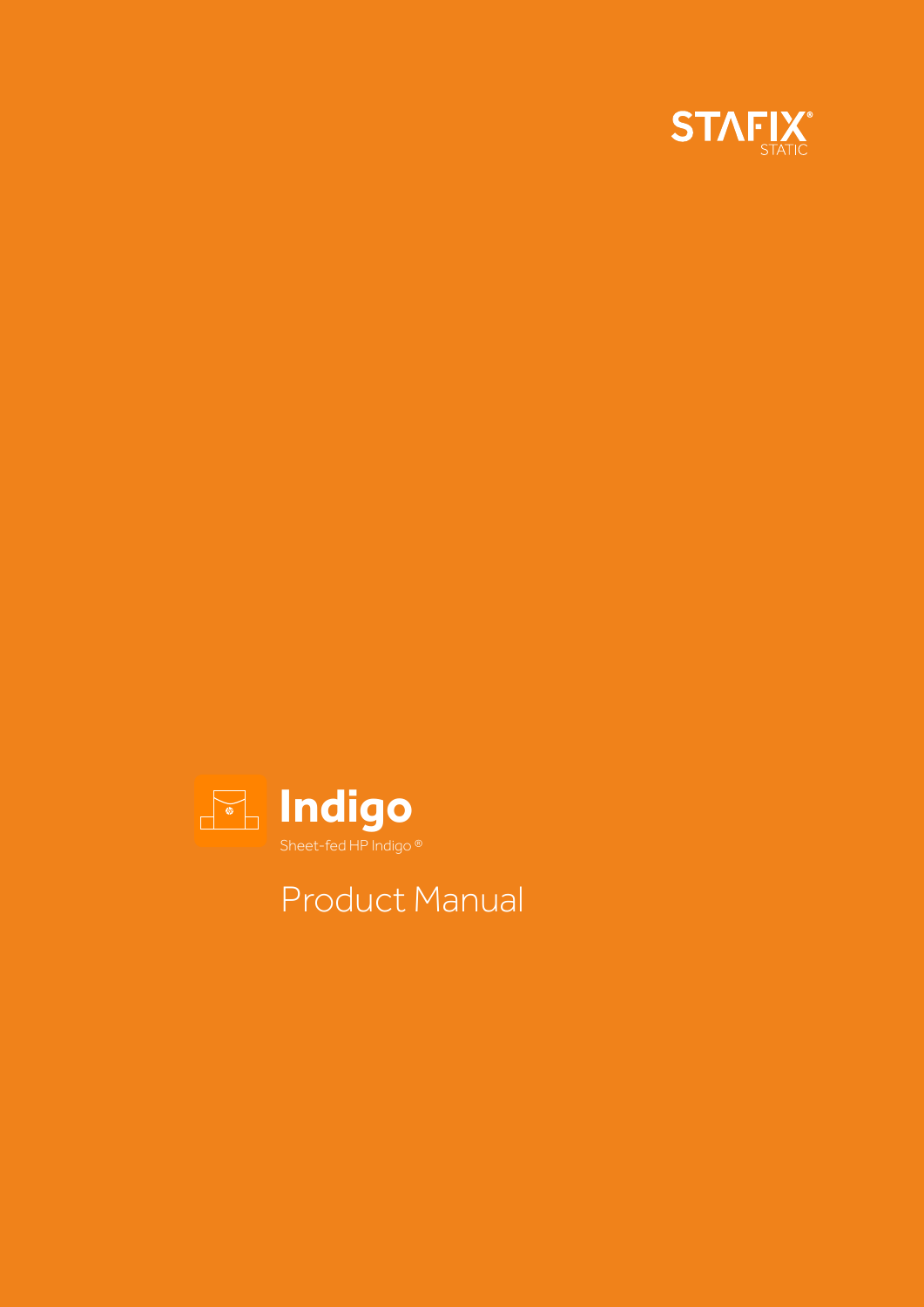



In this product manual we will guide you through the various aspects of working with the **STAFIX®STATIC Indigo** products. Following this manual will help you to achieve the desired results and avoid potential difficulties.

The product manual consists of the following segments:

| 1. Product Properties      |   |
|----------------------------|---|
| 2. Designing and Pre-press | 5 |
| 3. Storage                 | 6 |
| 4. Printing                |   |
| 5. Postpress               | 8 |
| 6. Surface Compatibility   |   |
| 7. Use and Installation    |   |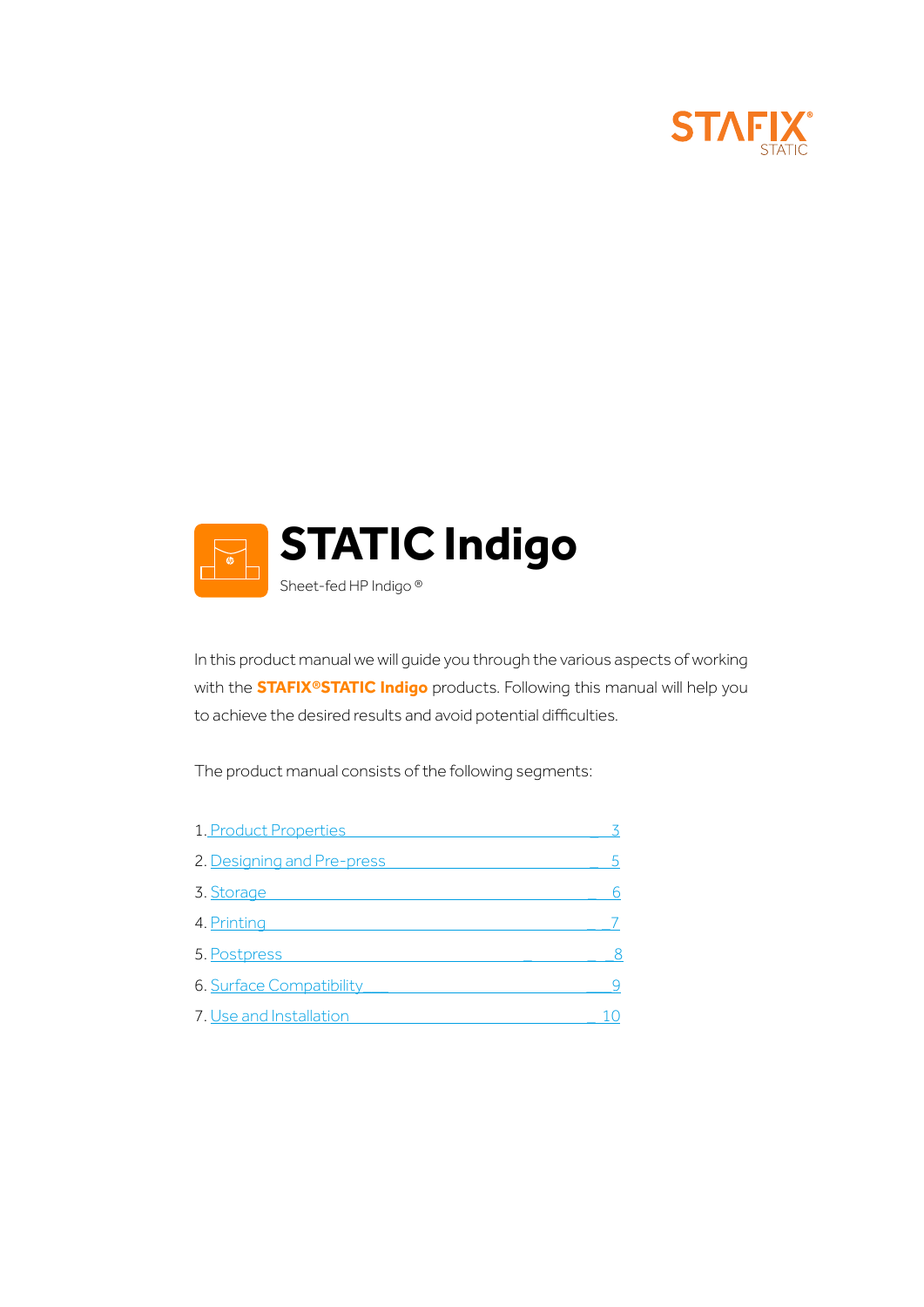### <span id="page-2-0"></span>1. PRODUCT PROPERTIES

**STAFIX®STATIC Indigo** is a glue-free sticker material that adheres to almost any clean, even surface with a static charge. The material adheres on average for 3 months and is easy to apply and removable without leaving any residue. The material adheres on the unprinted side only.



**STAFIX®STATIC** film is 100% recyclable as a grade 5 plastic and doesn't release toxic gases into the environment if incinerated. The cardboard used for the backer is PEFC & FSC certified.

**STAFIX®STATIC Indigo** is designed for printing in sheet-fed HP Indigo® presses, the film has a special receptive coating for HP Indigo®s' ElektroInks™, the coating allows excellent ink transferability and ink adhesion.

#### **SHELF LIFE**

In the sealed original package, unprinted **STAFIX®STATIC Indigo** sheets can be stored up to **12 months** following our storage guidelines.

| <b>PRODUCT DATA</b>              |                  |               |                  |               |  |
|----------------------------------|------------------|---------------|------------------|---------------|--|
|                                  | <b>WHITE</b>     |               | <b>CLEAR</b>     |               |  |
|                                  | <b>FILM</b>      | <b>BACKER</b> |                  | <b>BACKER</b> |  |
| Weight (g/m <sup>2</sup> )       | 36.3             | 220           | 45.5             | 220           |  |
| Thickness (mm)                   | 0.05             | 0.230         | 0.05             |               |  |
| Total Weight (g/m <sup>2</sup> ) | 256.3            |               | 265.5            |               |  |
| Total Thickness (mm)             | 0.280            |               | 0.280            |               |  |
| Stafix® Product code             | ST-50PP1W.1200DF |               | ST-50PP1C.1200DF |               |  |

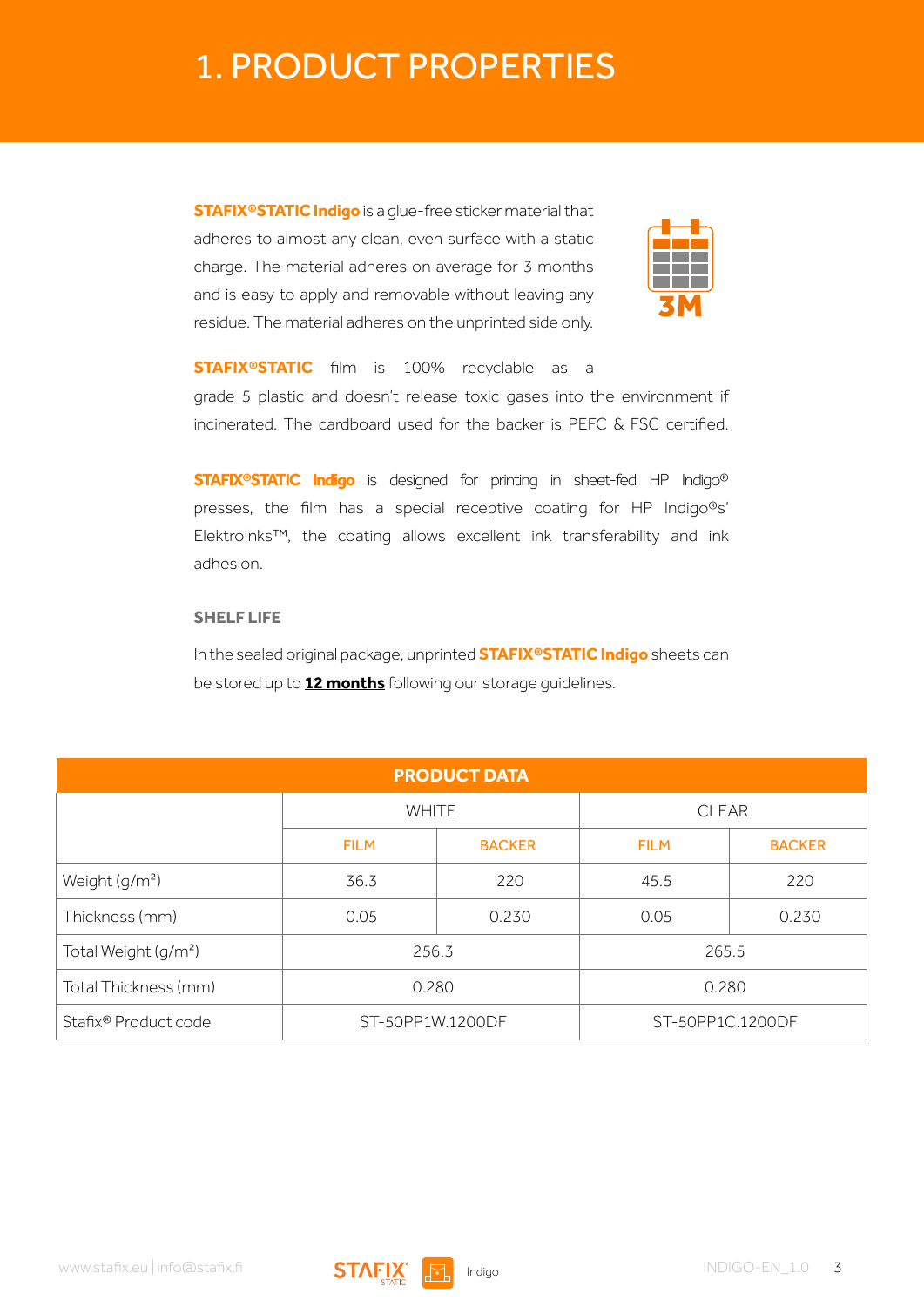#### **FORMATS, PACKING AND TOLERANCE**

| <b>FORMAT</b> | <b>SHEETS / BOX</b> | <b>SHEETS / PALLET</b> |
|---------------|---------------------|------------------------|
| 320 x 460mm   | 100                 | 4000                   |
| 530 x 750 mm  | 100                 | 2000                   |

Test envelopes (20 sheets) for printing tests are also available.

Format tolerance is 0,5% in machine and cross direction. Sheet flatness tolerance is 8mm.

#### **CUSTOM SIZE ORDERS**

For larger quantities, cost efficiency can be achieved by producing custom size sheets. Please consult us regarding minimum quantities and delivery times.



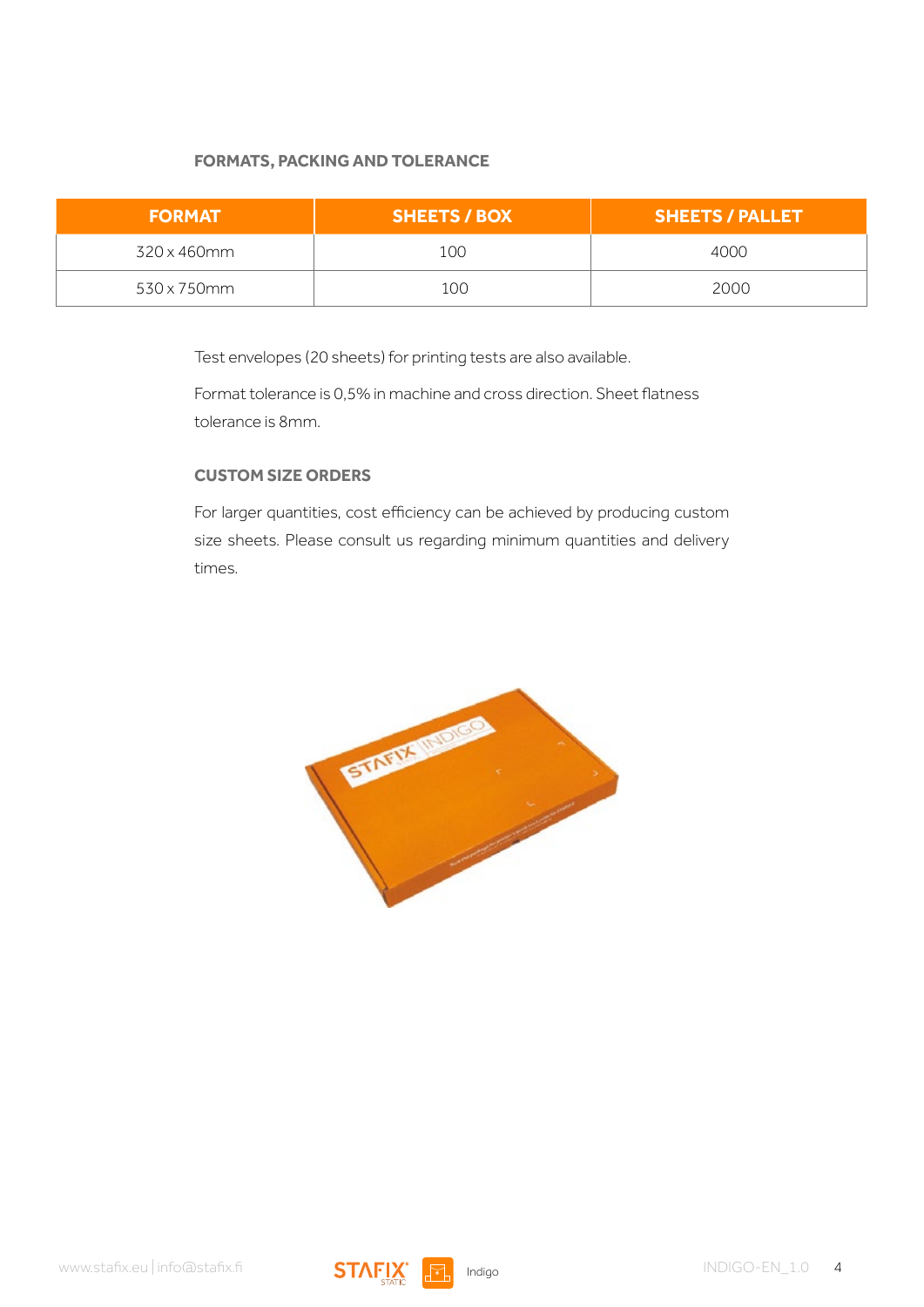# <span id="page-4-0"></span>2. DESIGNING AND PREPRESS

**Do not use a Total Ink Coverage (TIC) greater than 240%.** Use the Under Colour Removal (UCR) and Grey Component Replacement (GCR) if needed. Heavy deposits of ink should be avoided, especially near the edges of the artwork, to prevent the film from curling or rippling. Leave an unprinted border at the edges of the artwork if possible. Do not overlap a combination of two or more solid colours. Heavy layers of ink may cause the film to swell.

For pictures a raster of 60 - 70 l/cm is recommended. Create the black text of only 100% black for better registration.

| <b>FORMAT</b>       | <b>MAXIMUM PRINTABLE AREA</b> |
|---------------------|-------------------------------|
| 320 x 460 mm        | 310 x 450 mm                  |
| $530 \times 750$ mm | $520 \times 740$ mm           |

#### **CLEAR MATERIAL**

When printing an artwork on the clear material that will be used for window advertising, print the image mirror-wise and apply an additional covering white layer to reduce the transparency. Rasterize the covering white to 95%. Additionally to the covering white you can use 240% maximum TIC on the colour build.

The sticker or poster is always installed from the unprinted side to the glass. The material adheres only from the unprinted side. Not all the presses have white inks available; consult with your printing house beforehand.

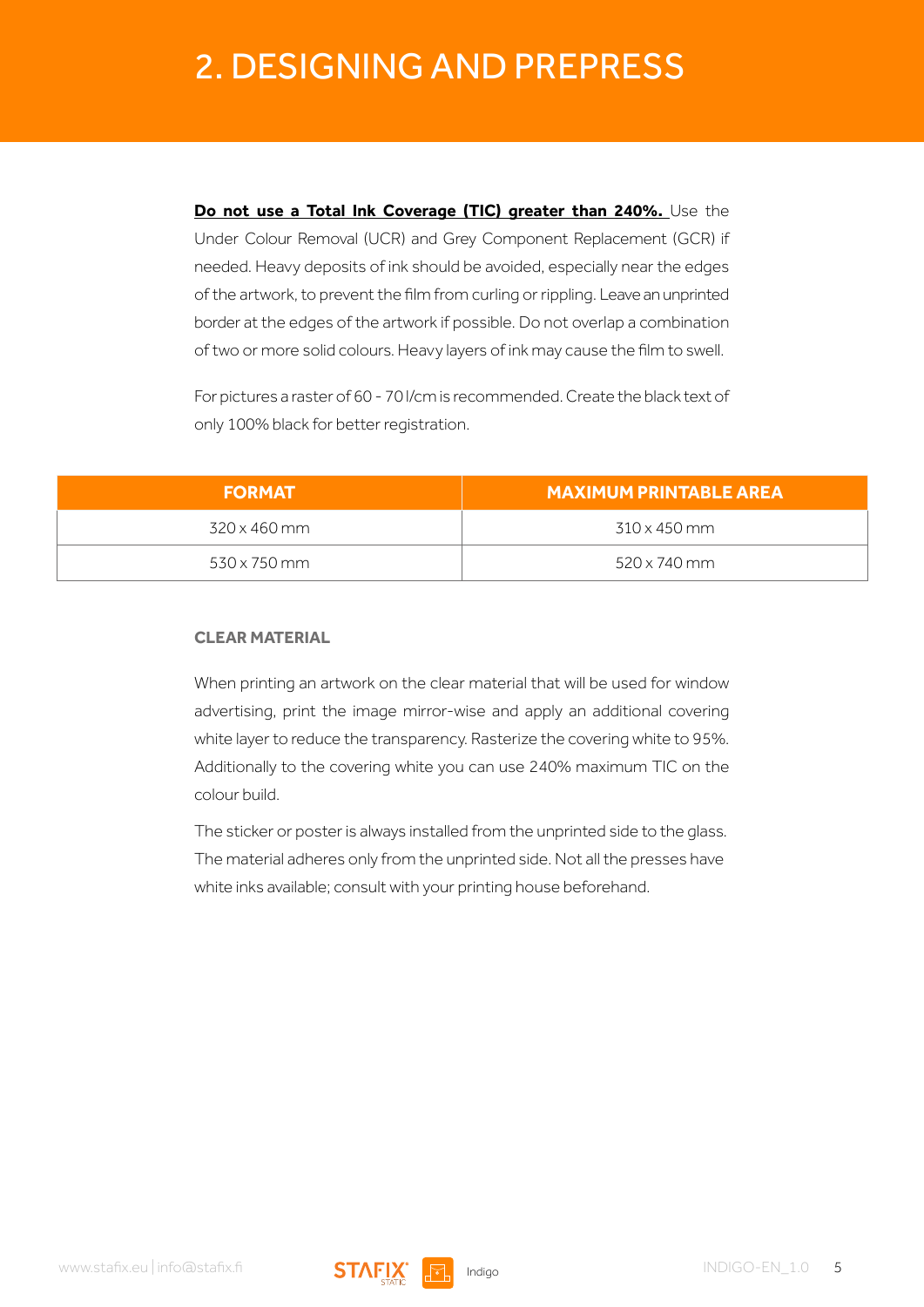### <span id="page-5-0"></span>3. STORAGE

Store **STAFIX®STATIC Indigo** in the original package at 25% to 50% relative humidity and 20°C to 27°C temperature. The material should remain sealed in the original wrap until the **STAFIX®STATIC Indigo** material has warmed up to print-room temperature. The print-room recommended relative humidity is 50% to 60% and the temperature 20°C to 27°C.

|             | <b>STORAGE CONDITIONS</b> | <b>PRINTING CONDITIONS</b> |  |  |  |
|-------------|---------------------------|----------------------------|--|--|--|
| Humidity    | 25% to 50%<br>50% to 60%  |                            |  |  |  |
| Temperature | 20°C to 27°C              |                            |  |  |  |

The warming-up time depends on the pallet weight and the temperature difference between the warehouse and the print-room, see table below for more details:

|                     | <b>PACKAGING</b>     | <b>WEIGHT</b>      |             |              |            |            |            | <b>TEMPERATURE DIFFERENCE (°C)</b> |            |            |         |
|---------------------|----------------------|--------------------|-------------|--------------|------------|------------|------------|------------------------------------|------------|------------|---------|
| <b>FORMAT</b>       |                      | <b>KG (APPROX)</b> | $5^{\circ}$ | $10^{\circ}$ | $15^\circ$ | $20^\circ$ | $25^\circ$ | $30^\circ$                         | $35^\circ$ | $40^\circ$ | $\circ$ |
| $320 \times 460$ mm | One box (100 sheets) | 5 kg               |             |              |            |            |            |                                    |            |            |         |
| $530 \times 750$ mm | One box (100 sheets) | 10 kg              |             |              |            |            |            |                                    |            |            |         |

Once the **STAFIX®STATIC UV INKJET** reels have reached the same temperature as the print room you can unwrap the pallet. Let the material acclimatize without the wrap / plastic bag for 2 hours prior to printing for better runnability and efficient feeding.

After use re-seal the remaining unused material in the original package. Sudden changes of temperature and/or humidity may cause the cardboard to change size, and this could wrinkle the film.

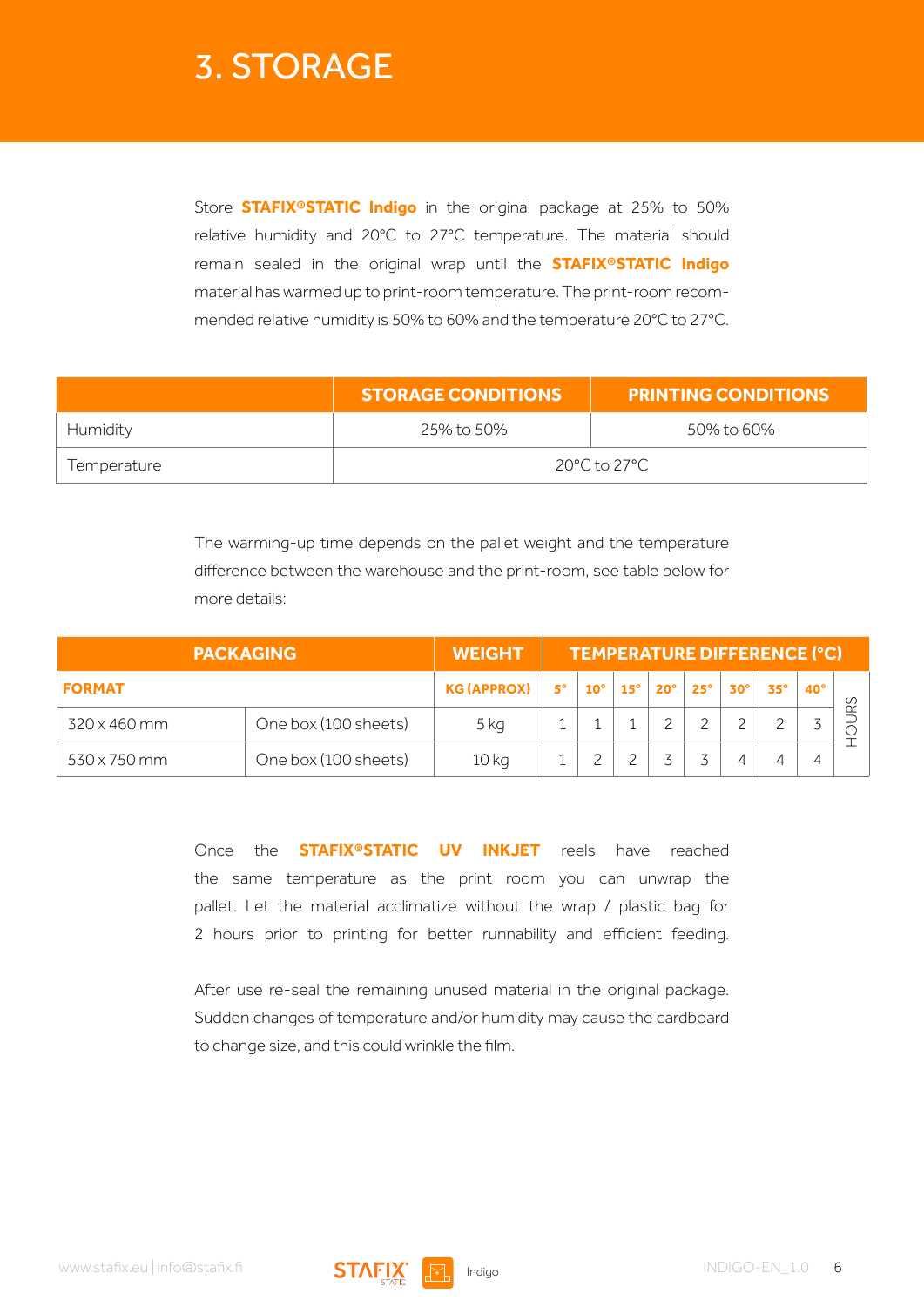### <span id="page-6-0"></span>**Always run a test with the right inks and right conditions before printing a commercial job, specially for the first time printing on STAFIX®STATIC.**

#### **ON PRESS**

Fan the sheets properly prior to loading, place the sheets in the drawer for thicker substrates. For the series 2 (5000's) and series 3 (7000's) set the temperature to 100° - 110°C and the printing pressure from 200 – 240 kg. For the series 4 (10000's and 12000's) set the temperature to 100° - 110°C and the printing pressure from 400 to 450 kg.

For all series; the best registration is achieved by using "one shot mode" when printing. If you do not have "one shot mode" available, in order to improve printing registration, run the material using a null cycle before printing.

#### **Static eliminators**

Do not use any antistatic devices including sprays, tinsel, or on-presselectronics. These will reduce the static charge loaded in the material.

#### **Coatings**

**Do not use any varnish or aqueous coatings! Coatings will eliminate the static charge and curl the material.**

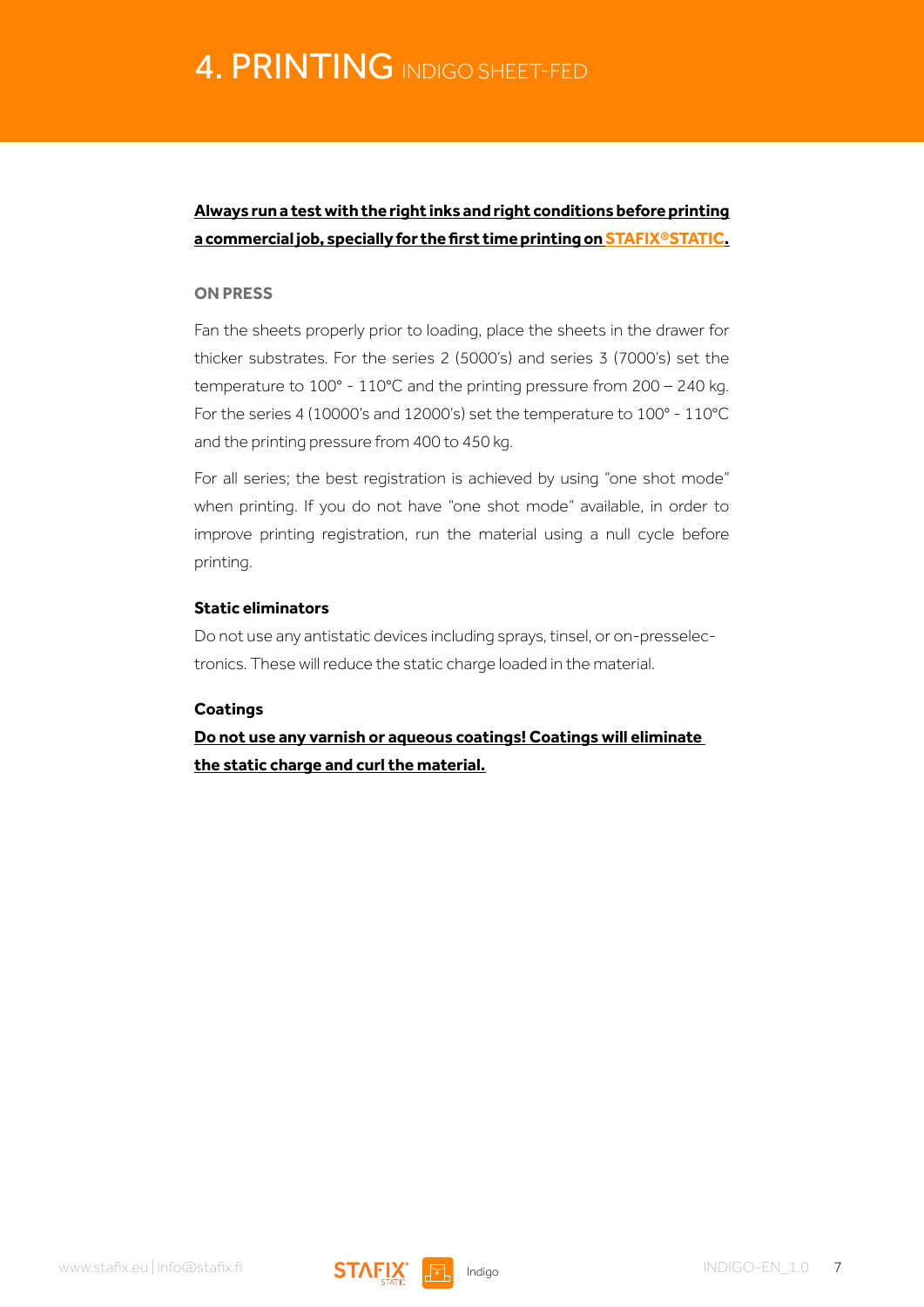### <span id="page-7-0"></span>5. POSTPRESS

**STAFIX®STATIC Indigo** can be die-cut and kiss-cut. Avoid long thin shapes as they might curl away from the surface and round the inner corners because the inner-sharp corners might cause the film to tear, always round the corners when die-cutting or kiss cutting. Perforating, binding and direct mail inserting is also possible. When trimming, use sharp, nick-free blades.

#### **PACKING & SHIPPING**

Protect the products well from humidity and dust when sending the finished goods to your client. Avoid packing the material with products that emit VOC's (Volatile Organic Compounds / Solvents) as they will reduce the static charge. Do not pack the material using vacuum-sealed packaging; the freshly printed ink can also emit VOC's. Ship the materials flat.

*All information concerning our products is based on current quality levels. Stafix Ltd. reserves the right to change the specifications of the contents as part of our continual product development. The purchaser must confirm product compatibility before the use of the product. The purchaser assumes the risks for any use, operation and application of the material. Stafix Ltd. is liable for damage only upon the the purchase amount excluding any indirect damage.*

*Stafix Ltd will not accept any claims or warranty on material that has not been handled according to these instructions. The English version is solely and exclusively valid and legally binding.* 

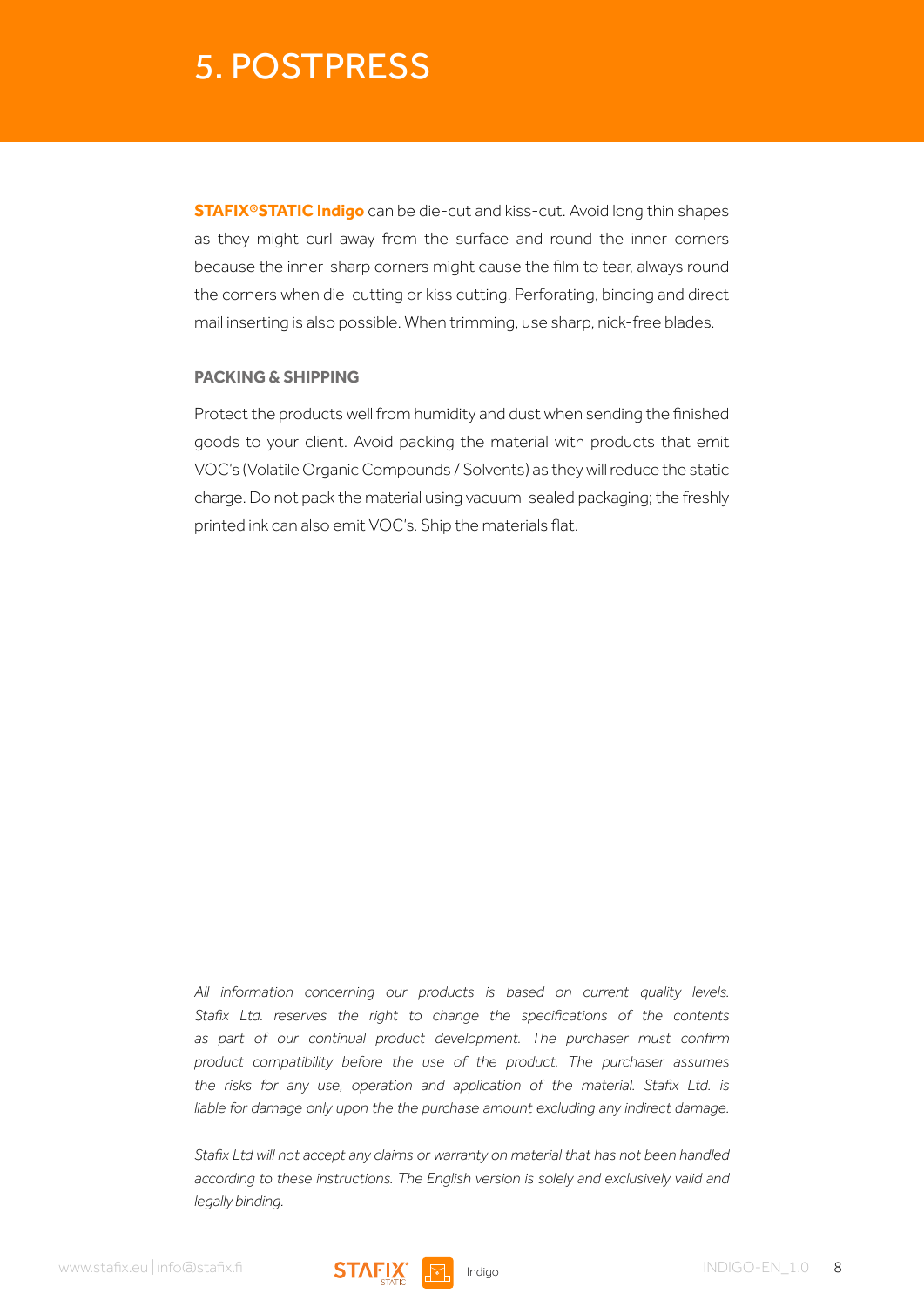## <span id="page-8-0"></span>6. SURFACE COMPATIBILITY



 $\blacktriangleright$  = suitable  $\blacktriangleright$  = non-suitable  $\blacktriangleright$  = suitable with limitations (requires previous tests)

| <b>SURFACES</b>                        | <b>COMPATIBILITY</b>  |
|----------------------------------------|-----------------------|
| Smooth Surfaces                        |                       |
| Rough Surfaces                         |                       |
| Ceramic Tiles                          |                       |
| Glas/Mirrors/Windows                   |                       |
| Aluminium                              |                       |
| Steel                                  |                       |
| Plastic                                |                       |
| Wood                                   |                       |
| Varnished Wood                         |                       |
| MDF board                              |                       |
| <b>Painted Walls</b>                   |                       |
| <b>Brickwalls</b>                      | $\overline{\check{}}$ |
| Coated Paper                           |                       |
| Uncoated Paper                         |                       |
| PVC High & Low Density Boards          |                       |
| Textile, Fabric (clothing, sofa, etc.) |                       |

| <b>APPLICATIONS / PLACES</b>      | <b>COMPATIBILITY</b> |
|-----------------------------------|----------------------|
| Home Appliances                   |                      |
| <b>Window Graphics</b>            |                      |
| Furniture (Tables, Cabinets etc.) |                      |
| Sanitary Ceramics                 |                      |
| Fridge/Freezer                    |                      |
| TV / Computer Screens             |                      |
| Magazine inserts                  |                      |
| Indoor                            |                      |
| Outdoor                           |                      |
| Flooring (PVC, Laminat, Tiles)    |                      |

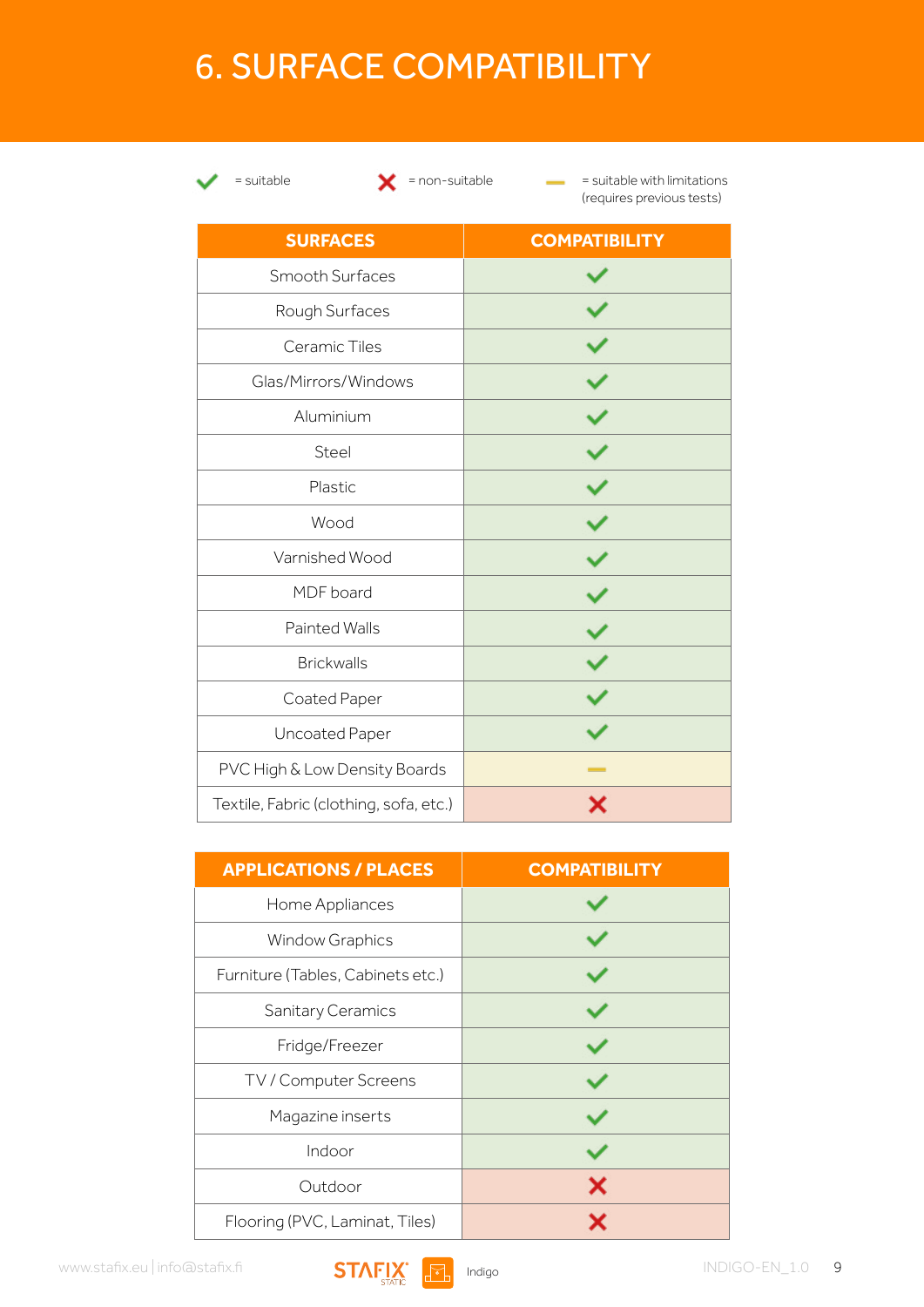# <span id="page-9-0"></span>7. USE AND INSTALLATION

When the **STAFIX®STATIC** film is removed from the support, the glue will fully remain on the paper backer. **STAFIX®STATIC** adheres on average for 3 months to almost any even surface. The less the material is repositioned, the longer it stays. **STAFIX®STATIC** adheres from the unprinted side only and is bubble free. **STAFIX®STATIC** is recommended for temporary indoor use. Please smooth the material against the surface applied, removing the air between the surface and the film, for better adherence. Avoid placing the material onto freshly painted walls, the VOC's emitted by the fresh-paint reduce the static charge of the film.

For large posters or banners exceeding 1m in length is recommended to do the installation with assistance of another person to avoid the film being wrinkled or catching dust and dirt from the floor. Apply the film always from the unprinted side!

Due to the great variety of substrates and the growing number of new applications, the installer must check the suitability of the printable media for each application.

#### **USE**

**STAFIX®STATIC** adheres to various clean and smooth

surfaces, such as:

• glass

- stainless steel
- tiles
- plastic
- aluminium
- varnished wood

Thanks to the material's versatility, it can be used in various applications, such as;

- Retail advertising (e.g. freezers and -fridges)
- Store decoration and window display
- Events and exhibitions







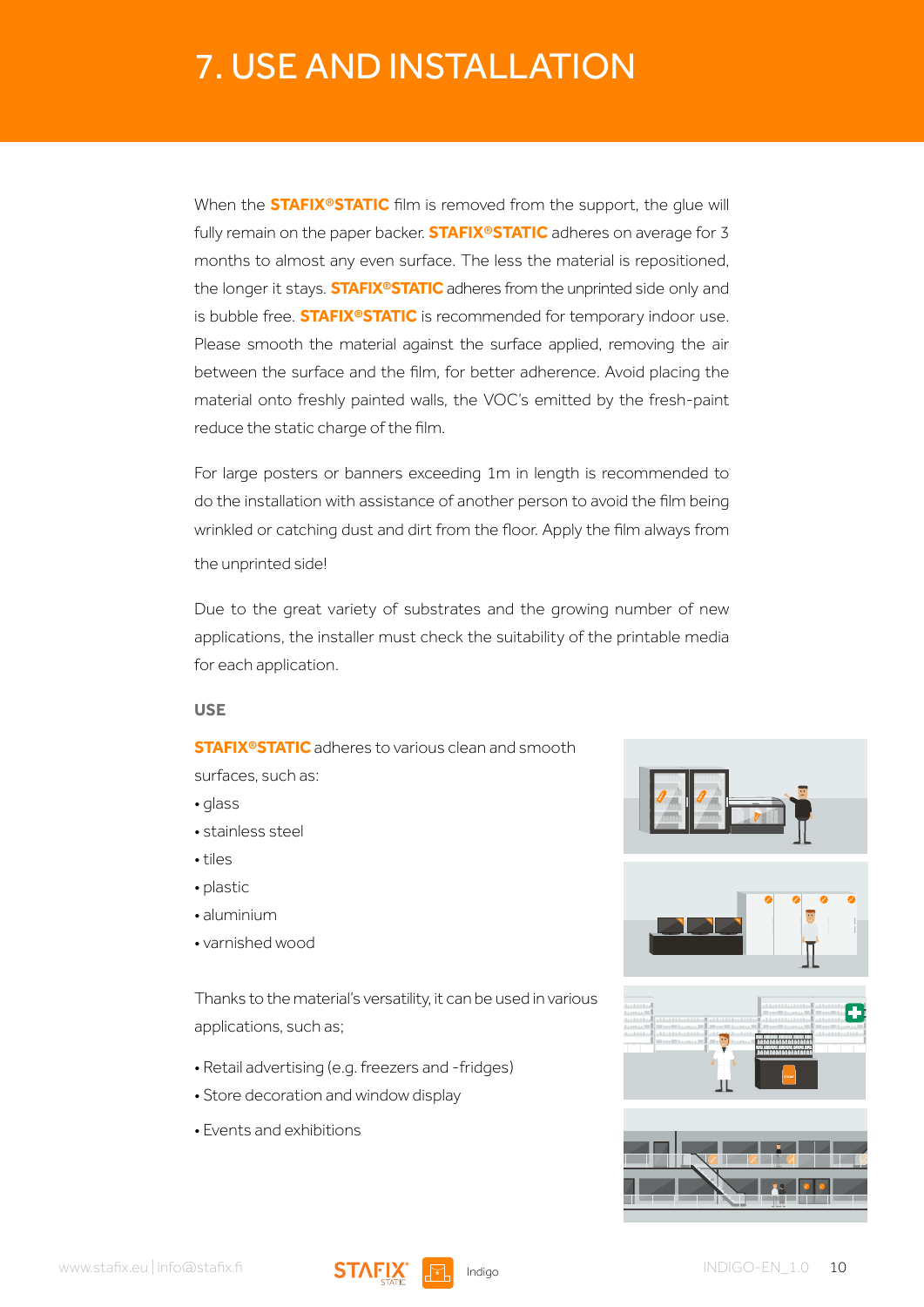#### **INSTALLING STAFIX®STATIC** *White & clear*

**1.** Make sure the surface is clean. If needed clean the surface but do not use detergent or chemicals. Apply the film always from the unprinted side.

**2.** Peel the **STAFIX®STATIC** film from the backer and place it on the surface from the unprinted side. For large posters or banners it is recommended to do the installation with assistance of another person to avoid the film being wrinkled or catching dust and dirt from the floor.









**3.** Remove the air between the film and the applied surface to assure strong adhesion. You can use the cardboard backer for this.